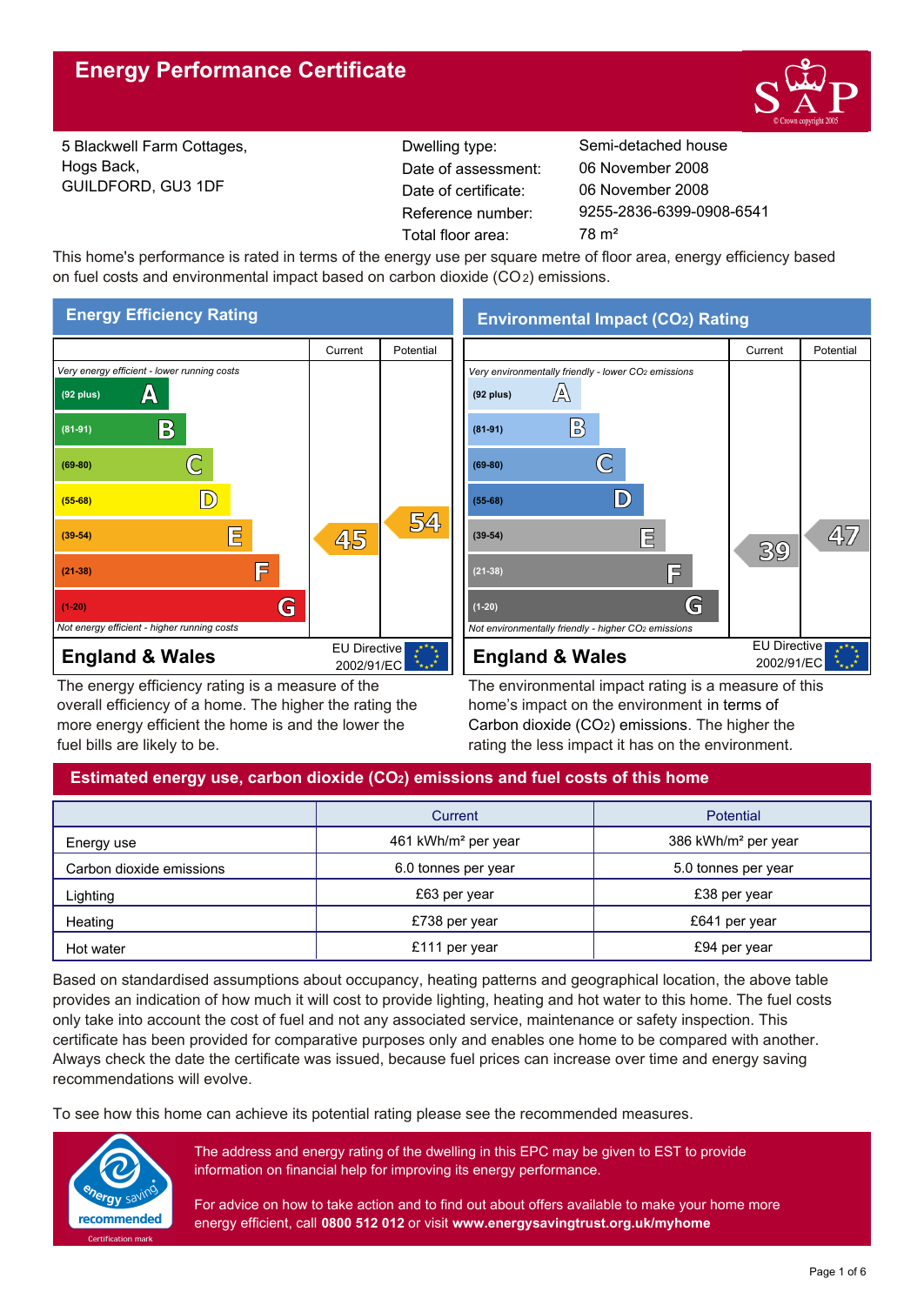## **About this document**

The Energy Performance Certificate for this dwelling was produced following an energy assessment undertaken by a qualified assessor, accredited by Elmhurst Energy Systems, to a scheme authorised by the Government. This certificate was produced using the RdSAP 2005 assessment methodology and has been produced under the Energy Performance of Buildings (Certificates and Inspections) (England and Wales) Regulations 2007 as amended. A copy of the certificate has been lodged on a national register.

| Assessor's accreditation number: | EES/002004                                     |
|----------------------------------|------------------------------------------------|
| Assessor's name:                 | Gary John Ryan                                 |
| Company name/trading name:       | <b>Energy Assess UK Limited</b>                |
| Address:                         | 5 Bryanstone Close, Guildford, Surrey, GU2 9UJ |
| Phone number:                    | 07894 801 963                                  |
| Fax number:                      | 01483 829557                                   |
| E-mail address:                  | gary@energyassessuk.com                        |
| Related party disclosure:        |                                                |

## **If you have a complaint or wish to confirm that the certificate is genuine**

Details of the assessor and the relevant accreditation scheme are as above. You can get contact details of the accreditation scheme from their website at www.elmhurstenergy.co.uk together with details of their procedures for confirming authenticity of a certificate and for making a complaint.

## **About the building's performance ratings**

The ratings on the certificate provide a measure of the building's overall energy efficiency and its environmental impact, calculated in accordance with a national methodology that takes into account factors such as insulation, heating and hot water systems, ventilation and fuels used. The average Energy Efficiency Rating for a dwelling in England and Wales is band E (rating 46).

Not all buildings are used in the same way, so energy ratings use 'standard occupancy' assumptions which may be different from the specific way you use your home. Different methods of calculation are used for homes and for other buildings. Details can be found at www.communities.gov.uk/epbd.

Buildings that are more energy efficient use less energy, save money and help protect the environment. A building with a rating of 100 would cost almost nothing to heat and light and would cause almost no carbon emissions. The potential ratings on the certificate describe how close this building could get to 100 if all the cost effective recommended improvements were implemented.

### **About the impact of buildings on the environment**

One of the biggest contributors to global warming is carbon dioxide. The way we use energy in buildings causes emissions of carbon. The energy we use for heating, lighting and power in homes produces over a quarter of the UK's carbon dioxide emissions and other buildings produce a further one-sixth.

The average household causes about 6 tonnes of carbon dioxide every year. Adopting the recommendations in this report can reduce emissions and protect the environment. You could reduce emissions even more by switching to renewable energy sources. In addition there are many simple everyday measures that will save money, improve comfort and reduce the impact on the environment. Some examples are given at the end of this report.

### **Visit the Government's website at www.communities.gov.uk/epbd to:**

- Find how to confirm the authenticity of an energy performance certificate
- Find how to make a complaint about a certificate or the assessor who produced it •
- Learn more about the national register where this certificate has been lodged •
- Learn more about energy efficiency and reducing energy consumption •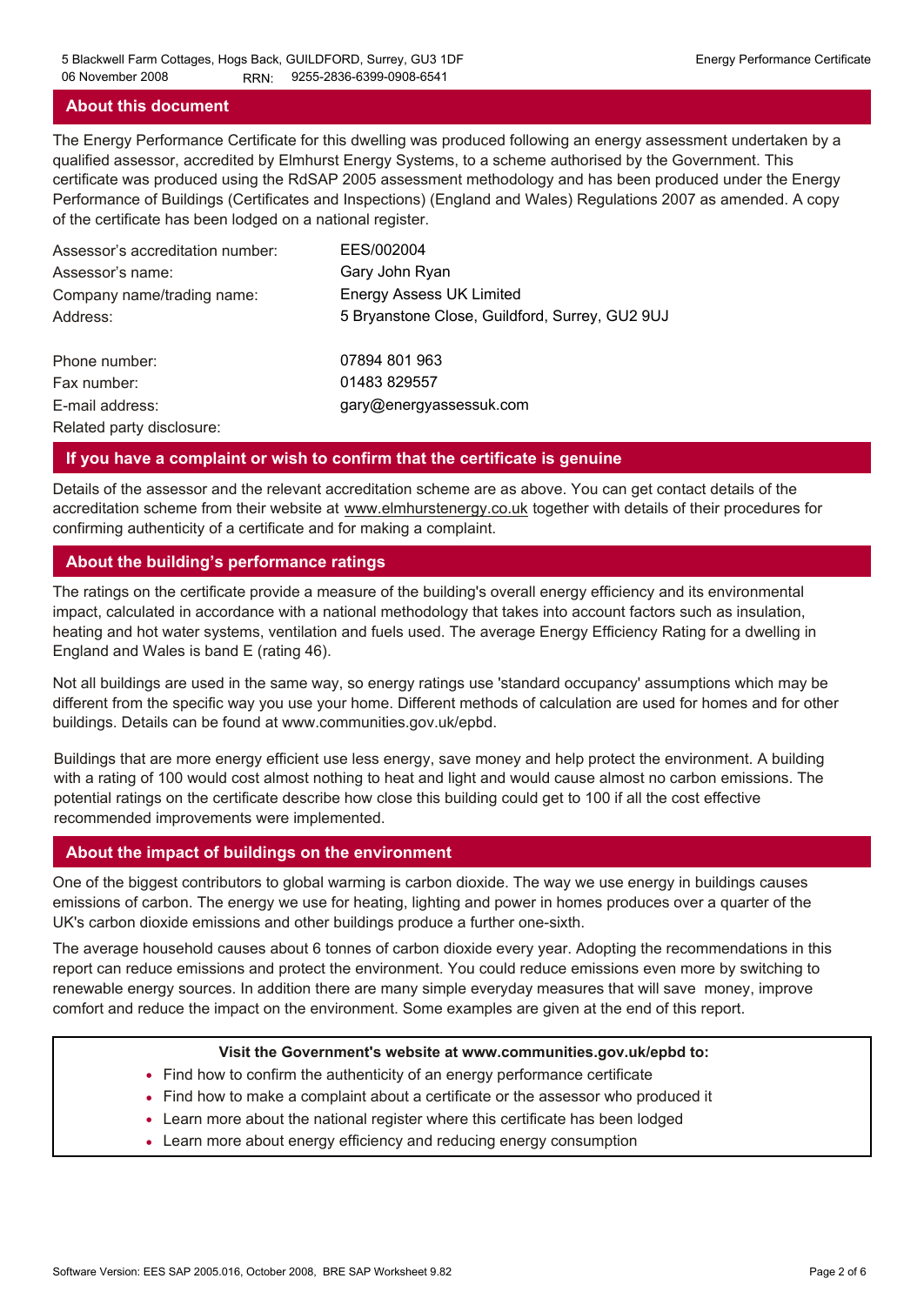# Recommended measures to improve this home's energy performance

5 Blackwell Farm Cottages, Hogs Back, GUILDFORD, GU3 1DF

Date of certificate:

Reference number: 9255-2836-6399-0908-6541 06 November 2008

# **Summary of this home's energy performance related features**

The following is an assessment of the key individual elements that have an impact on this home's performance rating. Each element is assessed against the following scale: Very poor / Poor / Average / Good / Very good.

| Elements                         | Description                                    | Current performance      |               |
|----------------------------------|------------------------------------------------|--------------------------|---------------|
|                                  |                                                | <b>Energy Efficiency</b> | Environmental |
| Walls                            | Solid brick, as built, no insulation (assumed) | Very poor                | Very poor     |
| Roof                             | Pitched, no insulation (assumed)               | Very poor                | Very poor     |
| Floor                            | Suspended, no insulation (assumed)             |                          |               |
| Windows                          | Partial double glazing                         | Poor                     | Poor          |
| Main heating                     | Boiler and radiators, mains gas                | Good                     | Good          |
| Main heating controls            | Programmer, room thermostat and TRVs           | Average                  | Average       |
| Secondary heating                | None                                           |                          |               |
| Hot water                        | From main system                               | Good                     | Good          |
| Lighting                         | Low energy lighting in 33% of fixed outlets    | Average                  | Average       |
| Current energy efficiency rating |                                                | E 45                     |               |
|                                  | Current environmental impact (CO2) rating      |                          | E 39          |

**Low and zero carbon energy sources**

None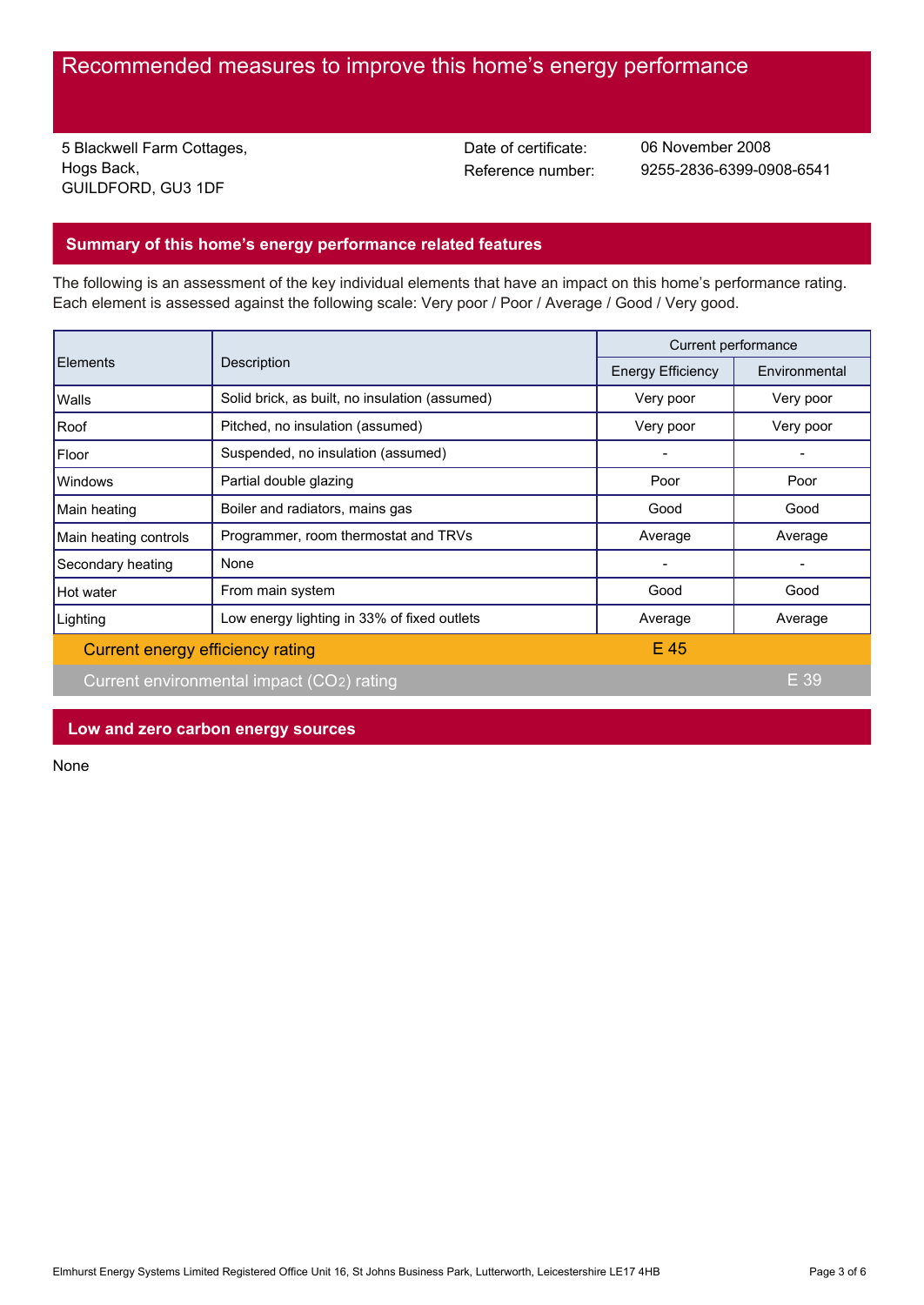## **Recommendations**

The measures below are cost effective. The performance ratings after improvement listed below are cumulative, that is they assume the improvements have been installed in the order that they appear in the table.

|                                                 | <b>Typical savings</b> | Performance ratings after improvement |                      |  |  |  |
|-------------------------------------------------|------------------------|---------------------------------------|----------------------|--|--|--|
| Lower cost measures (up to £500)                | per year               | Energy efficiency                     | Environmental impact |  |  |  |
| Low energy lighting for all fixed outlets<br>1. | £20                    | E 46                                  | E 40                 |  |  |  |
| Sub-total                                       | £20                    |                                       |                      |  |  |  |
| Higher cost measures (over £500)                |                        |                                       |                      |  |  |  |
| 2 Replace boiler with Band A condensing boiler  | £119                   | E 54                                  | E 47                 |  |  |  |
| <b>Total</b>                                    | £139                   |                                       |                      |  |  |  |
| Potential energy efficiency rating              |                        | E 54                                  |                      |  |  |  |
| Potential environmental impact (CO2) rating     |                        |                                       | E 47                 |  |  |  |

# **Further measures to achieve even higher standards**

The further measures listed below should be considered in addition to those already specified if aiming for the highest possible standards for this home. However you should check the conditions in any covenants, planning conditions, warranties or sale contracts.

| 3 Solar water heating                                           | £19  | D 55        | E 48            |
|-----------------------------------------------------------------|------|-------------|-----------------|
| Replace single glazed windows with low-E double<br>4<br>glazing | £25  | D 57        | E 50            |
| 5 50 mm internal or external wall insulation                    | £150 | D 67        | D <sub>62</sub> |
| Solar photovoltaic panels, 2.5 kWp<br>6                         | £157 | C 78        | C <sub>72</sub> |
| Wind turbine<br>7                                               | £47  | B 82        | C 75            |
| Enhanced energy efficiency rating                               |      | <b>B</b> 82 |                 |
| Enhanced environmental impact (CO2) rating                      |      |             | C 75            |

Improvements to the energy efficiency and environmental impact ratings will usually be in step with each other. However, they can sometimes diverge because reduced energy costs are not always accompanied by a reduction in carbon dioxide (CO2) emissions.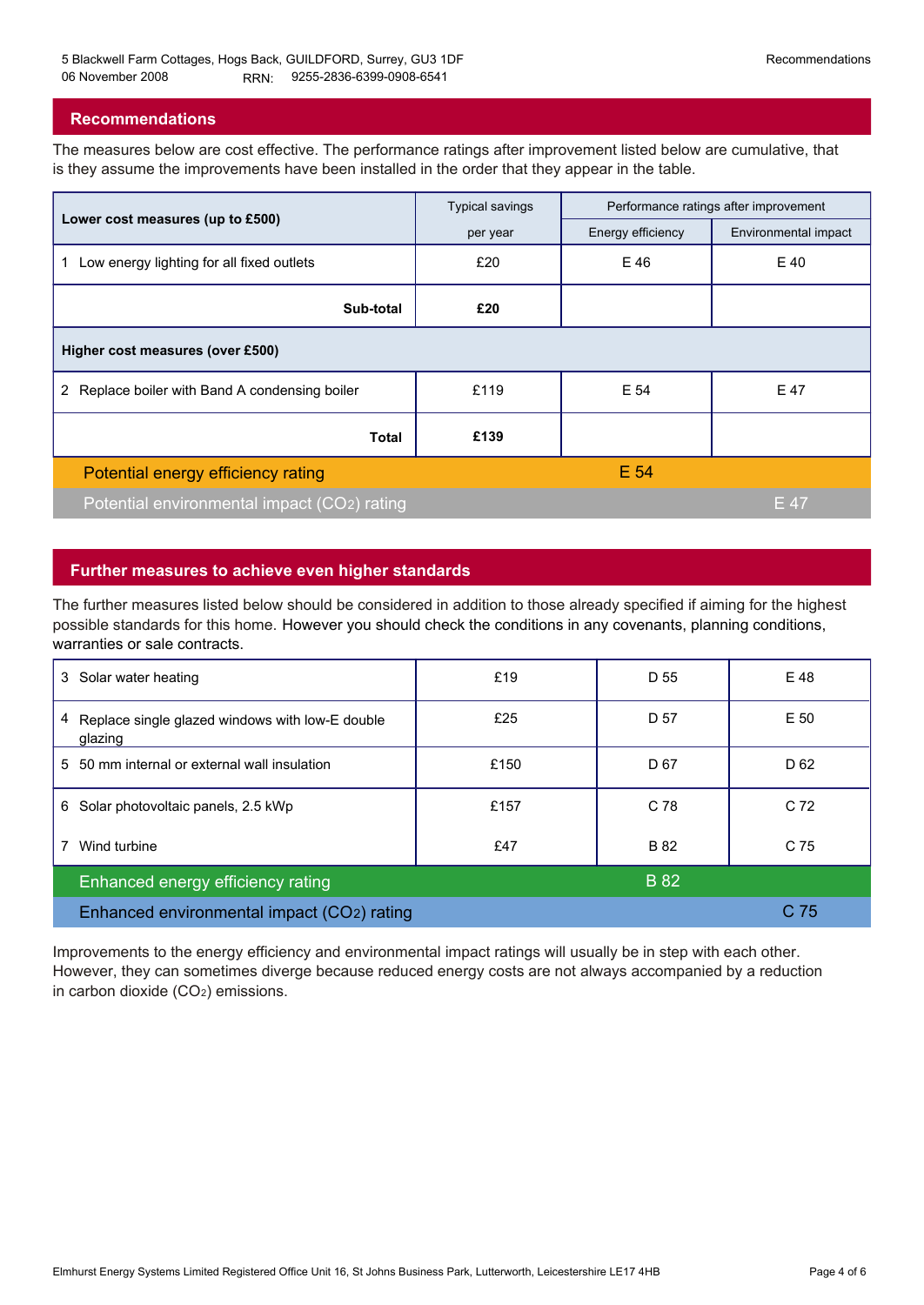# **About the cost effective measures to improve this home's energy ratings**

If you are a tenant, before undertaking any work you should check the terms of your lease and obtain approval from your landlord if the lease either requires it, or makes no express provision for such work.

#### **Lower cost measures (typically up to £500 each)**

These measures are relatively inexpensive to install and are worth tackling first. Some of them may be installed as DIY projects. DIY is not always straightforward, and sometimes there are health and safety risks, so take advice before carrying out DIY improvements.

#### **1 Low energy lighting**

Replacement of traditional light bulbs with energy saving recommended ones will reduce lighting costs over the lifetime of the bulb, and they last up to 12 times longer than ordinary light bulbs. Also consider selecting low energy light fittings when redecorating; contact the Lighting Association for your nearest stockist of Domestic Energy Efficient Lighting Scheme fittings.

#### **Higher cost measures (typically over £500 each)**

#### **2 Band A condensing boiler**

A condensing boiler is capable of much higher efficiencies than other types of boiler, meaning it will burn less fuel to heat this property. This improvement is most appropriate when the existing central heating boiler needs repair or replacement, but there may be exceptional circumstances making this impractical. Condensing boilers need a drain for the condensate which limits their location; remember this when considering remodelling the room containing the existing boiler even if the latter is to be retained for the time being (for example a kitchen makeover). Building Regulations apply to this work, so your local authority building control department should be informed, unless the installer is registered with a competent persons schemeą, and can therefore self-certify the work for Building Regulation compliance. Ask a qualified heating engineer to explain the options.

# **About the further measures to achieve even higher standards**

Further measures that could deliver even higher standards for this home. You should check the conditions in any covenants, planning conditions, warranties or sale contracts before undertaking any of these measures. If you are a tenant, before undertaking any work you should check the terms of your lease and obtain approval from your landlord if the lease either requires it, or makes no express provision for such work.

#### **3 Solar water heating**

A solar water heating panel, usually fixed to the roof, uses the sun to pre-heat the hot water supply. This will significantly reduce the demand on the heating system to provide hot water and hence save fuel and money. The Solar Trade Association has up-to-date information on local installers and any grant that may be available.

### **4 Double glazing**

Double glazing is the term given to a system where two panes of glass are made up into a sealed unit. Replacing existing single-glazed windows with double glazing will improve comfort in the home by reducing draughts and cold spots near windows. Double-glazed windows may also reduce noise, improve security and combat problems with condensation. Building Regulations apply to this work, so either use a contractor who is registered with a competent persons schemeą or obtain advice from your local authority building control department.

#### **5 Internal or external wall insulation**

Solid wall insulation involves adding a layer of insulation to either the inside or the outside surface of the external walls, which reduces heat loss and lowers fuel bills. As it is more expensive than cavity wall insulation it is only recommended for walls without a cavity, or where for technical reasons a cavity cannot be filled. Internal insulation, known as dry-lining, is where a layer of insulation is fixed to the inside surface of external walls; this type of insulation is best applied when rooms require redecorating and can be installed by a competent DIY enthusiast. External solid wall insulation is the application of an insulant and a weather-protective finish to the outside of the wall. This may improve the look of the home, particularly where existing brickwork or rendering is poor, and will provide long-lasting weather protection. Further information can be obtained from the National Insulation Association (www.nationalinsulationassociation.org.uk). It should be noted that planning permission might be required.

#### **6 Solar photovoltaic (PV) panels**

A solar PV system is one which converts light directly into electricity via panels placed on the roof with no waste and no emissions. This electricity is used throughout the home in the same way as the electricity purchased from an energy supplier. The British Photovoltaic Association has up-to-date information on local installers who are qualified electricians and on any grant that may be available. Planning restrictions may apply in certain neighbourhoods and you should check this with the local authority. Building Regulations apply to this work, so your local authority building control department should be informed, unless the installer is appropriately qualified and registered as such with a competent persons schemeą, and can therefore self-certify the work for Building Regulation compliance.